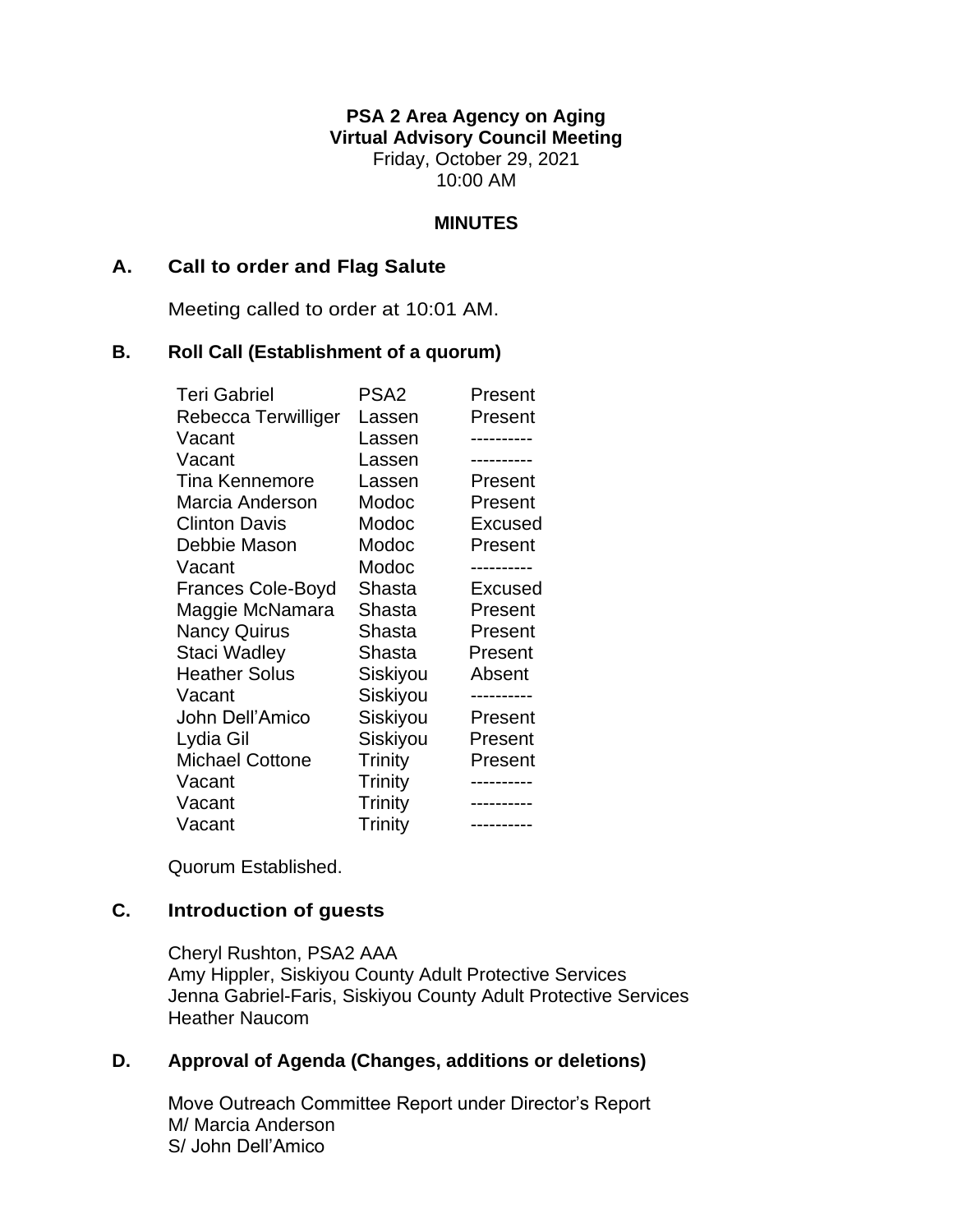# **E. Approval of Advisory Council Meeting Minutes – September 24, 2021**

Corrections: Under Item H – Director's Report – CHAT – Last sentence, "Definitely more **work** has to be done at the state level." Under Item H – Director's Report – Update on Trinity County Nutrition Program Services Plan - Nutrition Services – 5<sup>th</sup> sentence, "... drop off meals." M/ John Dell'Amico S/ Debbie Mason Approved with corrections.

## **F. Open Session / Announcements**

(Opportunity to hear comments from the community and for announcements)

John Dell'Amico – Clinton did a very fine job as Chairman.

Lydia Gill – Tomorrow is the ribbon-cutting ceremony at 4:30PM for the expansion of the Veteran's Park in Tulelake. There will be a street dance and music to follow. Everyone who wants to come and enjoy the festivities is welcome.

#### **G. Reports:**

#### **Chairman's Report** – Nancy Quirus, Vice-Chair

• Update on Advisory Council Activities

Teri read a summary of the Advisory Council's activities at the Executive Board meeting and informed the Executive Board that with Clinton stepping down, Nancy will run the Advisory Council meetings and that other meeting would be shared between Advisory Council members.

• Advisory Council Membership Report

We have vacancies in Lassen (2), Modoc (1), Siskiyou (1), and Trinity (3).

### **TACC Report** – Nancy Quirus, Vice-Chair

• Update on Recent TACC Activities

Marcia Anderson – Next meeting is December 19<sup>th</sup>. I will be attending. TACC stands for the Triple A Council of California. The website at <https://tacc.ccoa.ca.gov/> has information, meeting schedule, Bylaws, etc. Teri – TACC meetings will continue in a hybrid mode.

### **CSL Report** – Teri Gabriel

• Upcoming CSL Elections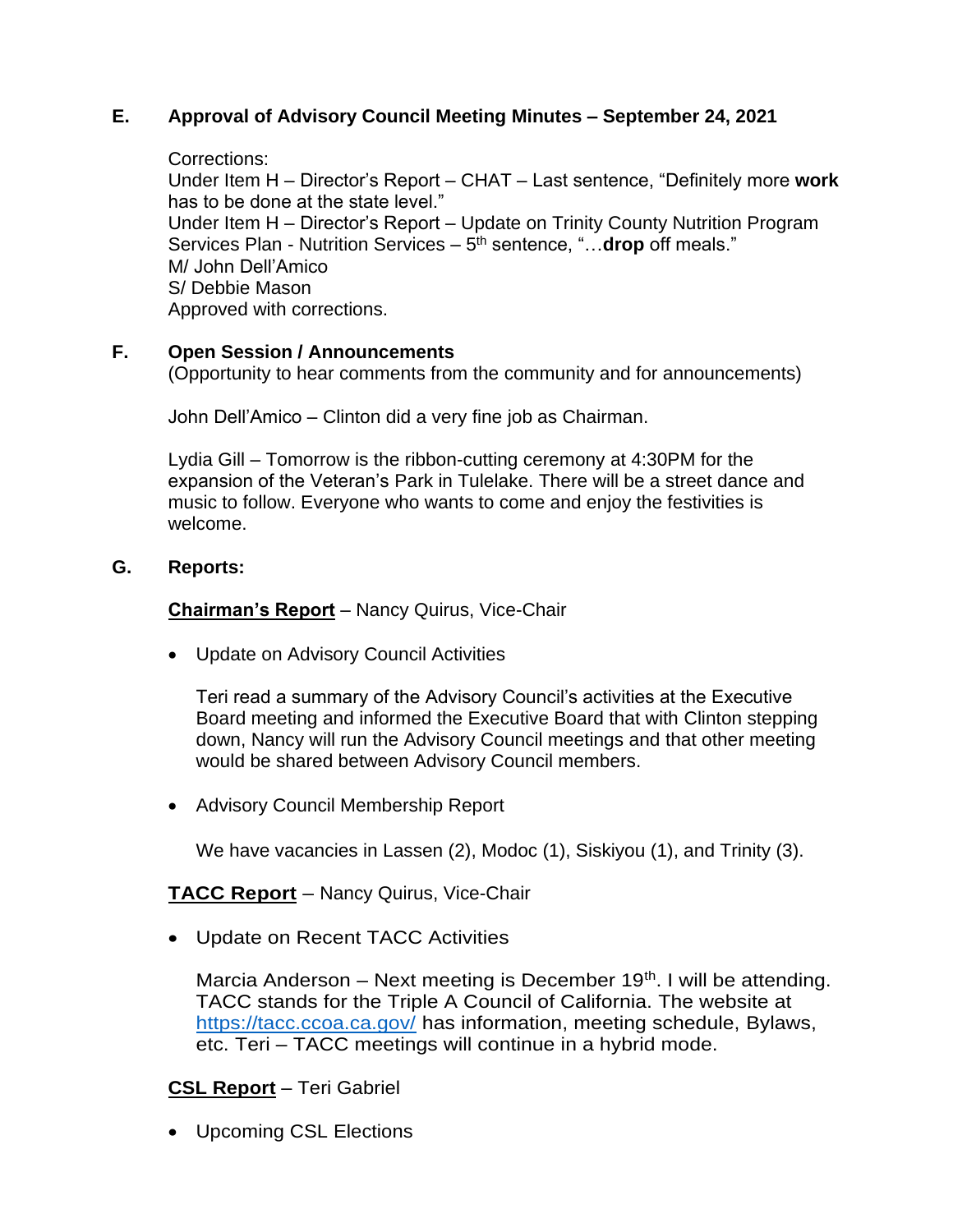CSL Election notice is in the ADCO packet. A ballot petition is required. More information and materials are available at [www.4csl.org.](http://www.4csl.org/) Both positions are vacant (Senator and Assemblymember). Must be 55 or older, involved in and aware of senior issues in your area, and willing to volunteer to represent your area at the state level. CSL may be meeting in a hybrid mode – mostly meeting virtually with an annual in-person meeting. They were meeting once per year in person, but did not have funding for an in-person meeting last year. More on that to come.

#### **Nutrition Report** – Nancy Quirus

• Update on CalFresh Healthy Living Program

Teri – CalFresh Expansion - Funding will be available through the California Department of Aging in FFY 2023-2025 – PSA 2 staff will conduct outreach and assist seniors with the CalFresh application. Can be done both in-person and over the phone (during the pandemic). PSA 2 staff member will go to the senior centers to help seniors with applications. The application still goes to the county for an eligibility determination. Hoping to reduce food insecurity in the older adult population. Will also provide voter registration assistance for older adults.

Nancy – Will there be outreach to those receiving home-delivered meals? Teri – Absolutely. We will run newspaper ads, send out flyers/mailers.

Lydia Gill – Modoc Food hub – People can contact the food hub and use the EBT card to order food items to pick up later at the Honker in Tulelake. People can sign up and go online to explore food items. Staci – Looks like a farmer's market where people can purchase items online and pick them up - modocharvest.org.

### **Mental Health Services Act (MHSA) Report**

• Update on Each County's MHSA Services Activities

Marcia – Companion Pets. Staci – There are dogs and cats. We use them primarily for our Adult Day Health Care program, and we also purchase them for individuals that we serve in the home as part of our MSSP program. We get ours through Hasbro - \$90-\$140 each – These work incredibly well.

Teri – CARES Act funding will allow the Ombudsman program to provide these robotic pets to residents of long-term care facilities.

Nancy – There was a MHSA meeting in Shasta on September 28<sup>th</sup>. The intergenerational mental health project (Hope Park) has been approved by the Shasta Board of Supervisors and submitted to the state for approval.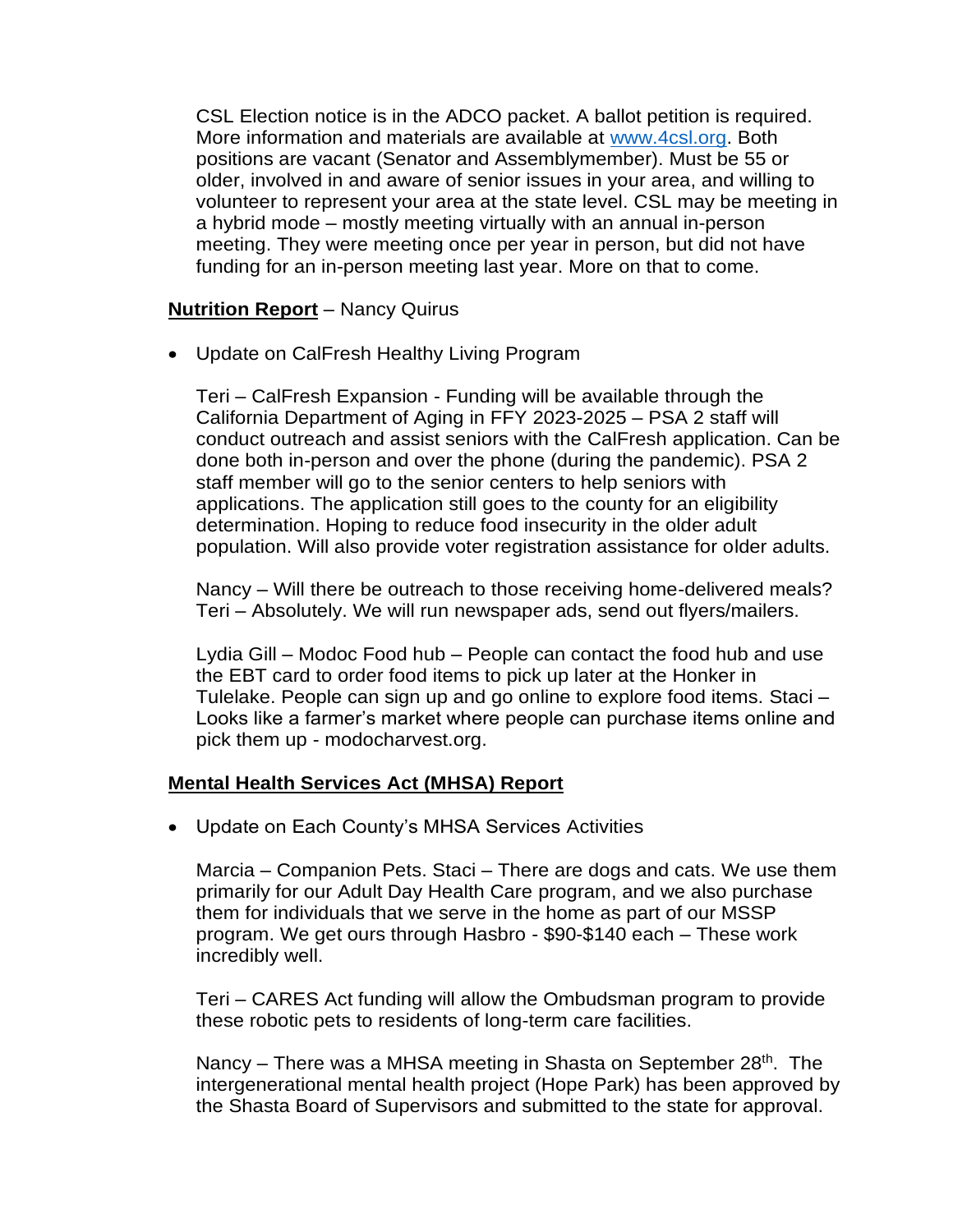## **Ad Hoc Committee Reports**:

• Update from PSA2 Outreach Committee

Moved under Director's Report.

• Update from Food Access Committee

Staci - Dignity Health is not permitted to provide food outside of our county. We had been looking at providing food up in the Bieber area. That was the focus of the (Adhoc) Food Access Committee. Teri - We can remove this item from the agenda and add an item to the Reports section for Staci to report on Food Bank activity.

Staci – We are continuing to sign people up for CFP boxes for seniors that are recipients of commodities. We typically distributed about 1,300 per month, but with COVID we are giving out about 800 per month, because not as many seniors are coming out. We are continuing to take applications now. The state budget surplus has provided funding to food banks for capacity building. We have plenty of food and expect that to continue, but we are strained for storage. We could receive up to one million dollars for food bank capacity building.

**Director's Report** – Teri Gabriel, Executive Director

• PSA2 Outreach

We have added the Advisory Council minutes to the website. We have Advisory Council members on the website, but no contact information. Members of the public can go through the office to reach Advisory Council members in their community. We have added this year's and last year's minutes, and have noted when there has been no meeting. We will continue to add those the website. We continue to update the website with resources for our program contracts. We continue to receive connections through our Contact Us page. Those messages come to our inboxes. We address and track inquiries that come in (walk-in, phone, website, etc.). Cheryl – People contact us re placement, transportation, shopping, equipment, facility issues, requesting elder abuse presentation, contact information for HICAP. We continue to share information on our Facebook page, such as Fall Prevention, events.

Lydia – Is everyone aware of the Southern Cascade transportation service? They transport people to medical appointments at no charge if they are Partnership Health plan of California (PHC) member. If they are not a PHC member, there is a charge.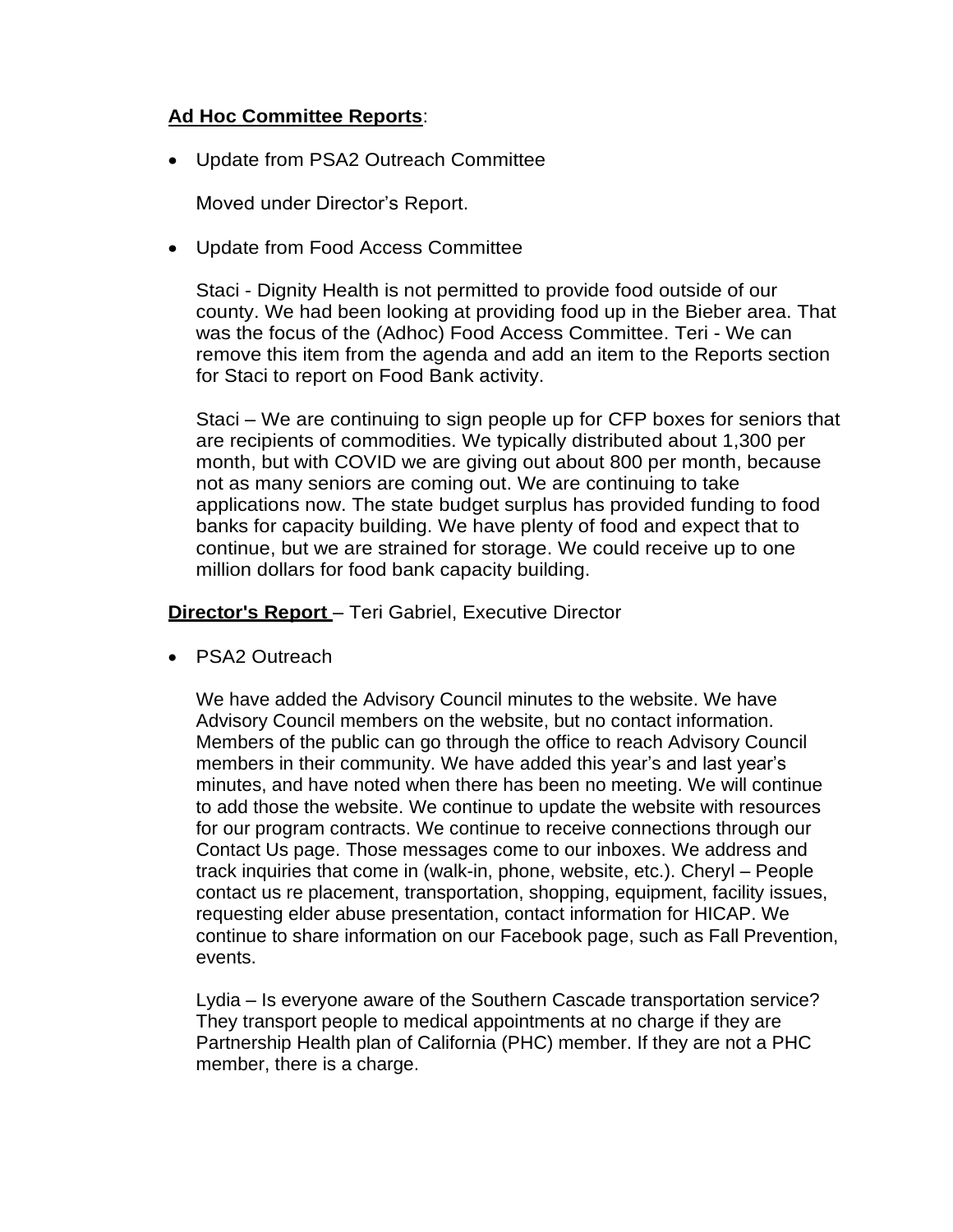• Update on Program Services during COVID-19 pandemic

We had a nutrition service provider meeting on October 27<sup>th</sup>. Staci was present. There was a lot of information to share with nutrition providers. CARES Act funding is available to increase meals and expand services, as well as to nutrition program participants for shelf-stable meals. We will be having meetings with nutrition providers about how services can be expanded in their communities. We also talked about new menu guidance coming from the state. Our Registered Dietician, Susan Maloney, introduced that new menu guidance. There are some changes in reporting data on meal services. Any changes that need to be made are incorporated in the menu later. A congregate dining reopening template was developed and has been approved by the Department of Aging and the Department of Public Health. When programs are ready to reopen, they can use the template to guide their reopening plan, when it is safe to do so. Programs need a reopening plan in place and approved by their local public health department. We talked about funding coming from the Consolidated Appropriations Act, the American Rescue Plan, and the Older Americans Relief and Recovery Act. All of this funding supports home-delivered meal programs and other services. We also talked about the CHAT (Communication, Health, Aging, and Technology) project for iPad tablets provided by AT&T. We are pending guidance from the Department of Aging. We only have 37 tablets to distribute for the five counties. There is a training and a survey process to verify that the older adult qualifies for the tablet. The goal is to address the isolation that older adults have experienced during the pandemic and hope to bridge the digital divide.

• Update on Trinity County Nutrition Program

We received the board's approval to reinstate congregate and homedelivered meals in the community. We no longer have a contract in place with Golden Age Center. We are going to start a program where meals will be prepared by Dignity Health and delivered to Weaverville. We will have a Program Coordinator that we hare recruiting for and who will coordinate delivery of meals. We have to go through the intake forms we had previously to determine which prior participants are interested in participating in the program. This will be a temporary program as funding allows until it goes out to RFP again in 2024. The other partner is Church of the Nazarene in Weaverville.

• Update on CDA Aging Hub Initiative

One of the initiatives of the Master Plan for Aging – Information about events was sent out with links to the California Department of Aging website. One of the initiatives is to revisit the structure of Area Agencies on Aging. The Department of Aging had town hall meetings and online surveys. I had a lastminute request to present on the Rural and Remote town hall meeting. I was able to focus on providing services in rural communities. Housing, placement, and caregiving are issues. There are disparities in the availability of services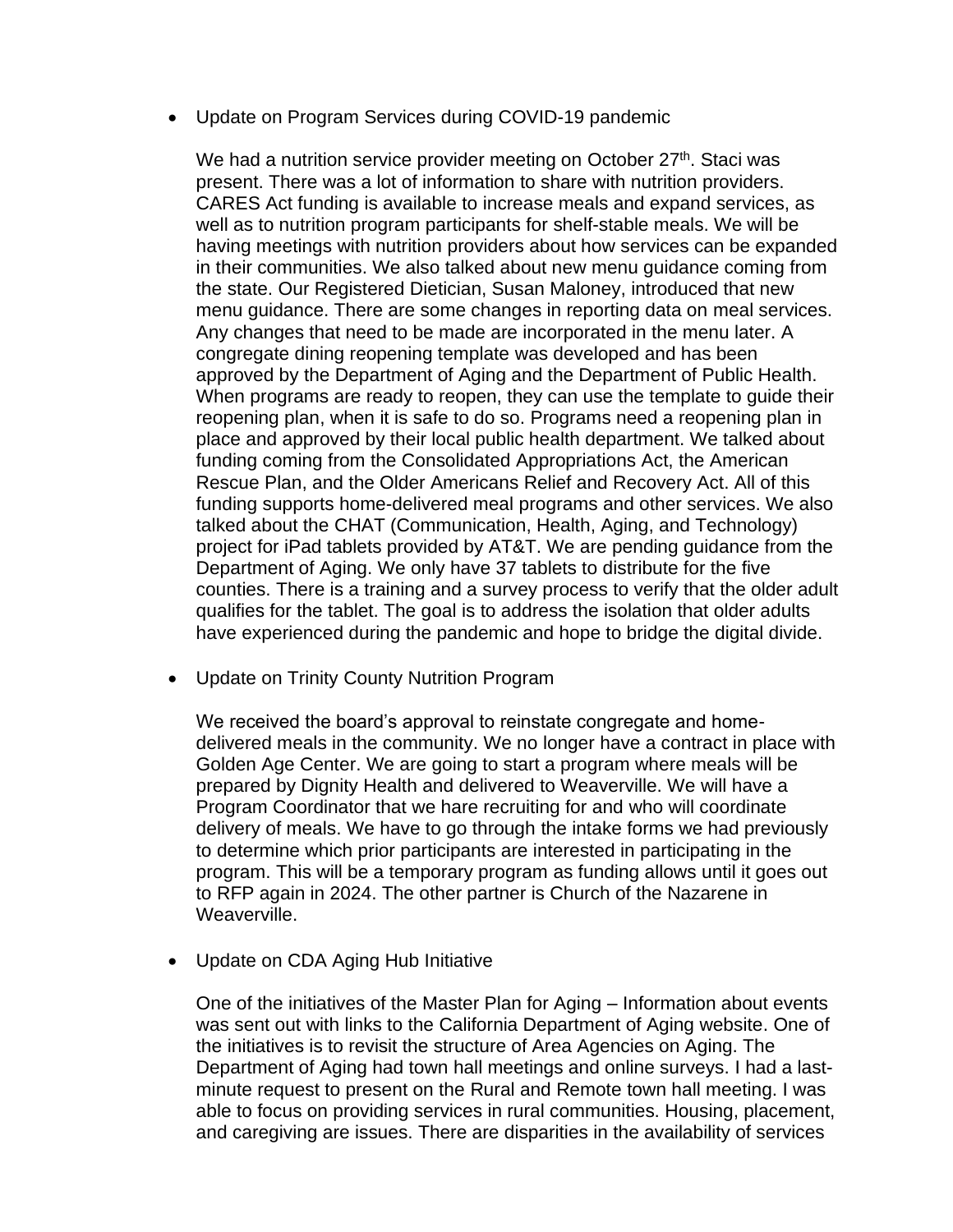in rural versus urban areas. We should hear something in December once they compile the information from the surveys and town hall meetings.

• Other Agency Activity

We are expanding our administrative staff and will be recruiting an administrative supervisor and a program coordinator to oversee the nutrition program in Trinity County.

Siskiyou County senior ride-thru event for people that received materials. We had 100 bags to hand out and ran out in the first 1.5 hours. We are mailing out more packets. Trinity County PATH is having a Trinity Health Fair in the Spring. Cheryl has joined the workgroup to plan that event.

John Dell'Amico – I would like to ask if we get someone from the Social Security Administration to give us some information about calling to add money to your account. I would also like to welcome our guests. We also need to address the need for a new Chairman for the Advisory Committee. Teri – We did discuss this and will wait for the Advisory Council election. Nancy will cover the meetings until then. I would also like to point out that the Baptist Church in Mt. Shasta has a dinner on Thursday evenings from 4:00 - 6:00 PM. Great Northern also has commodities distribution.

Fall Prevention Program – Work continues on Fall Prevention. Equipment is moving along. We appreciate Adult Protective Services in the counties that have referred older adults to us so that we can make sure they have the equipment they need to help them prevent falls in the future. We have contacted APS in the five counties. We have put ads in the paper. We also had staff participate in a virtual conference to introduce the program. We have shower benches, shower wands, toilet seat risers, to help prevent falls.

We are developing senior resource directories with CARES Act funding. We have a booklet for Siskiyou County. We are developing them for Modoc County and will also work on one for Trinity. Shasta has a directory that is not funded by PSA2.

### **H. Discussion on FY 21/22 Area Plan Goals & Objectives Activities**

Nancy – It would be great if we had activities being reported that have to do with our goals and objectives. For example, Objective F has to do with Alzheimer's and caregiver support for families of individuals with dementia. I participated in a presentation with the Healthy Brain Initiative. You all heard last month from the folks at the Healthy Brain Initiative. They are doing a good job of helping to destigmatize Alzheimer's and dementia. One of the ongoing efforts that started this month in an 8-week offering of a caregiving workshop. Maggie works with individual s who are caregivers. One of the goals is to help the caregiver avoid compassion fatigue. I shared the information with the individual who puts together our church bulletin, and I was blown away by the number of congregation members who are caregivers participating in the ongoing program.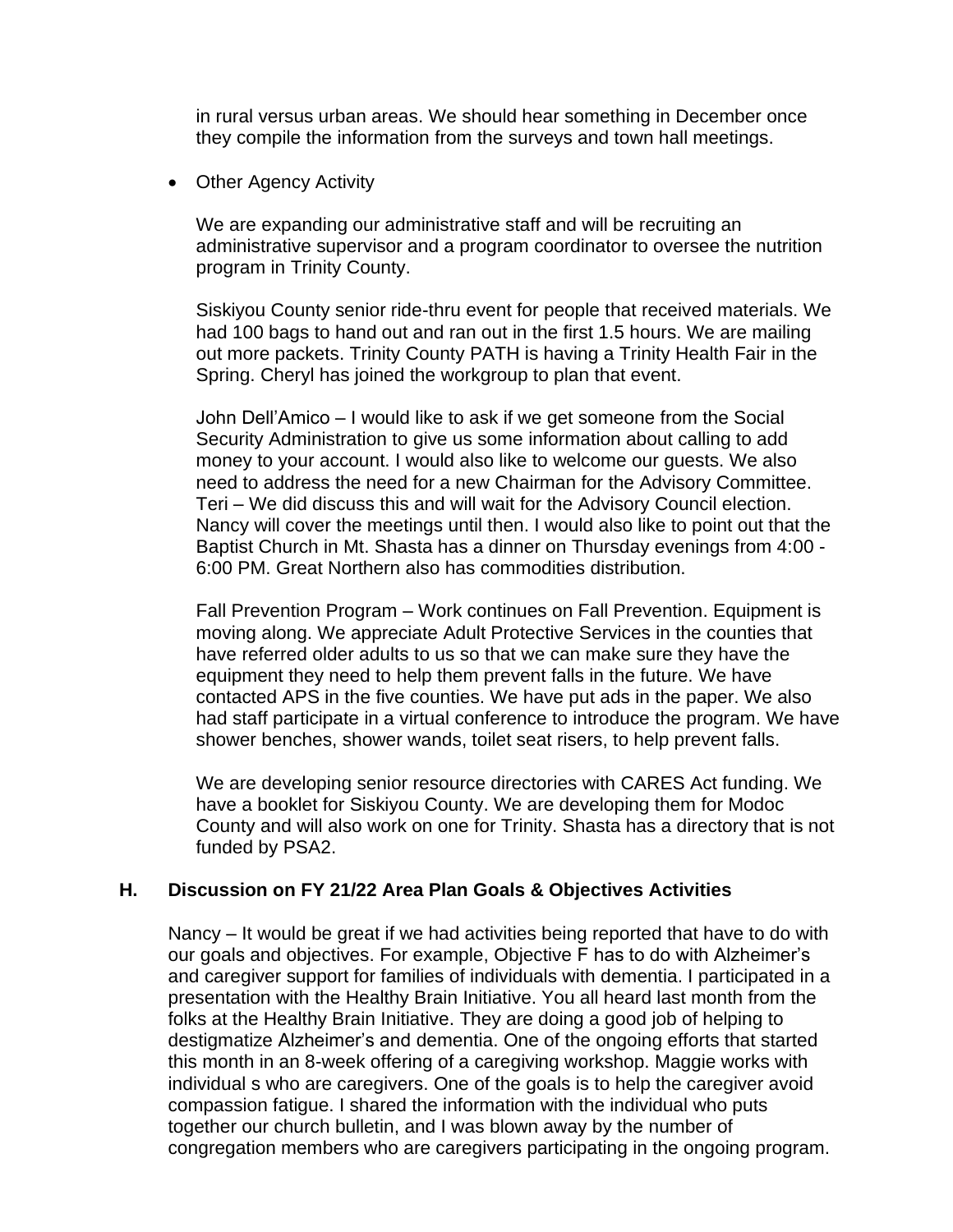That is one example of how we can move the needle on Objective F. The other thing was when I had the opportunity to present to a group of fitness instructors that are a part of a program here in Shasta called Fun with Senior Fitness. There were about 27 different sites where fitness activities pre-COVID had been offered that are now almost all on Zoom. September was Fall Prevention month and happened to come up on their agenda. I was able to share Fall Prevention materials that Andi provided. Maybe some of you have activities that you can share from this past month. We will have this on the agenda on a regular basis.

Staci – Participated with SCAN Foundation that focuses on heath needs and system changes in health outcomes for seniors. They did a video of one of our clients and me. Attended a webinar for potential FTA grant funding for Innovative Coordinated Access and Mobility for older adults in rural areas.

Teri - Virtual workshop – Healthy Living for Your Brain and Body – Preventing Burnout & Compassion Fatigue. November 3, 2021, from 2:00PM-4:00PM. The flyer was sent out via email. They are looking for feedback on how to get information out to communities. They will send the information to me to distribute to the Advisory Council.

### **I. Discussion on FY 22/23 Proposed Area Plan Goals & Objectives Updates**

Teri – We will start looking at whether we will make any changes to the goals and objectives for the next year. The Advisory Council meets in January. There is usually not a meeting in February. The Advisory Council will need to make and approve any changes by March. We will have to schedule a public meeting. Any changes then have to be approved by the Executive Board in April. The Area Plan update is due to the state in May. We have talked about caregiving being an issue. We added End of Life Planning last time around.

Nancy – Staci recently revised the transportation goals to make them more specific. Staci – The goals that Teri and I worked on were the ones that were focused on transportation. Lydia is a gold mine of what is going on nutrition-wise in Modoc. Do we have anything specifically nutrition-oriented other than the County Nutrition Advisory Council meetings? Teri – Those meetings address everything related to nutrition needs. Michelle Harris with CSU Chico hosts those meetings in Siskiyou County. Maybe Goal H could be retooled in some way. Teri – I can ask Cheryl to forward the link to Lydia for the nutrition meetings.

Nancy - Objective F – Alzheimer's – We need to flesh it out so that it easy for Council members to see where they can help. Nancy – How can APS assist the Advisory Council with these objectives? Debbie – Some of our clients need medical transportation, but they are not on Partnership. Another issue is selfneglect. We go into the homes and try to talk people into services, but sometimes they are too proud. Lydia – Southern Cascade is a non-profit organization. If you are with Partnership there is no charge for transportation, but if you are not with Partnership there is a charge. Some non-profits are able to get funding. How can they find a way to get funding to provide transportation services? Teri – We can research that to see if PSA2 funding can support the effort to provide